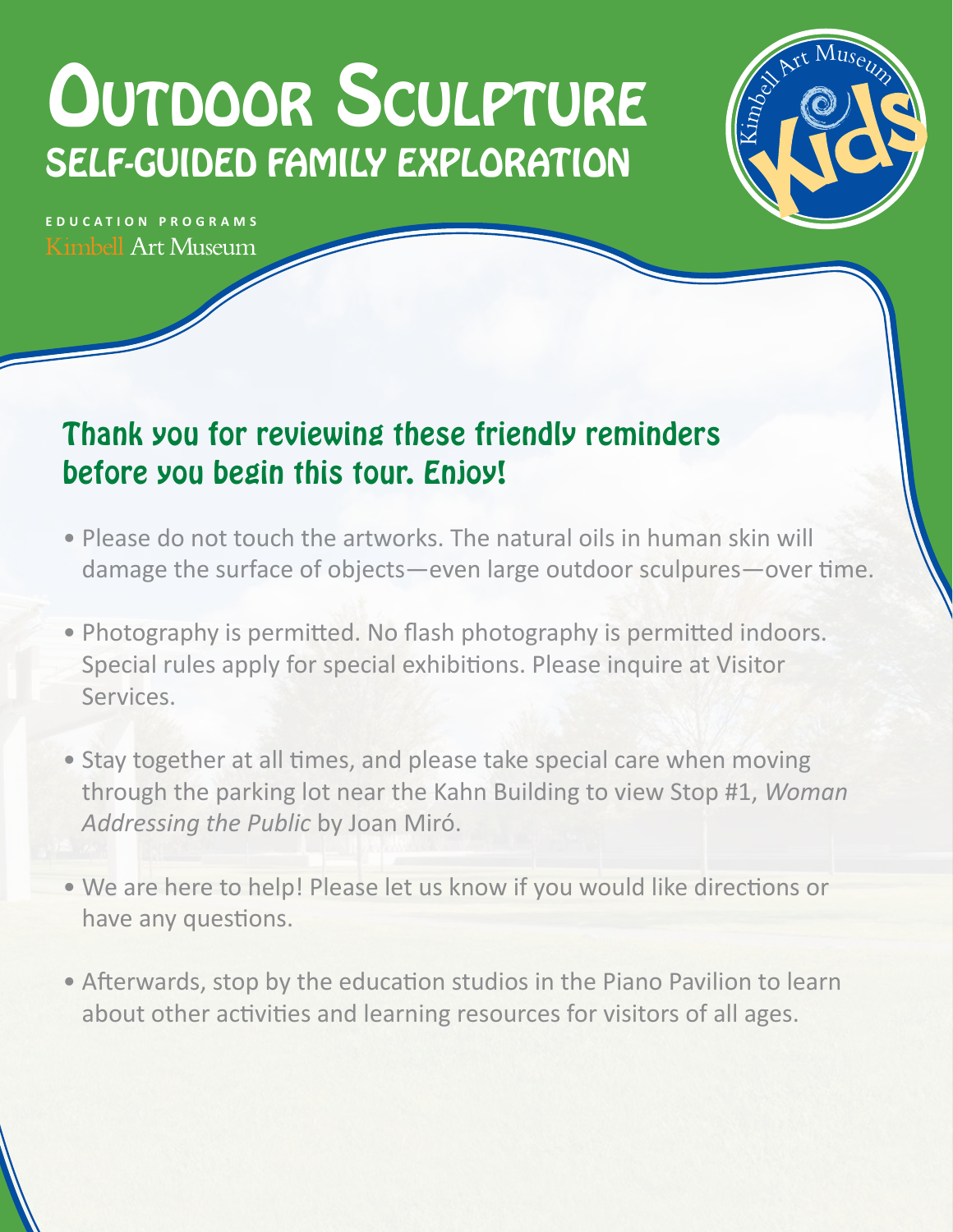## JOAN MIRÓ

Spanish, 1893–1983 *Woman Addressing the Public: Project for a Monument* 1980–81, bronze

#### **Animal, Human, Both?**

This very large sculpture plays around with different forms that may remind you of animals or people. Describe some of the parts that you recognize. What animal would you choose for your sculpture?

### **Standing Tall**

Walk around this sculpture. How tall do you think this is? (Over 12 feet!) How does it feel to stand next to this really big sculpture? Try standing like this figure, and then describe how that feels. How does this pose relate to the sculpture's title? This impressive, yet playful creature helps to welcome people arriving at the Museum!

> **Fun Fact:**  This sculpture weighs nearly three tons. That's as much as an African elephant!

**What Inspired Miró?**

Where do you find your best ideas? Miró loved children's art and also used images from his dreams in artworks. Animals, stars, trees, and other elements from nature were also important to Miró.

#### **Key Word:** Miró was friends with a group of artists who were interested in exploring their imaginations, dreams, and images outside of the "real" world. The art they created came to be known as **Surrealism**.

## What is your favorite detail? Draw it here.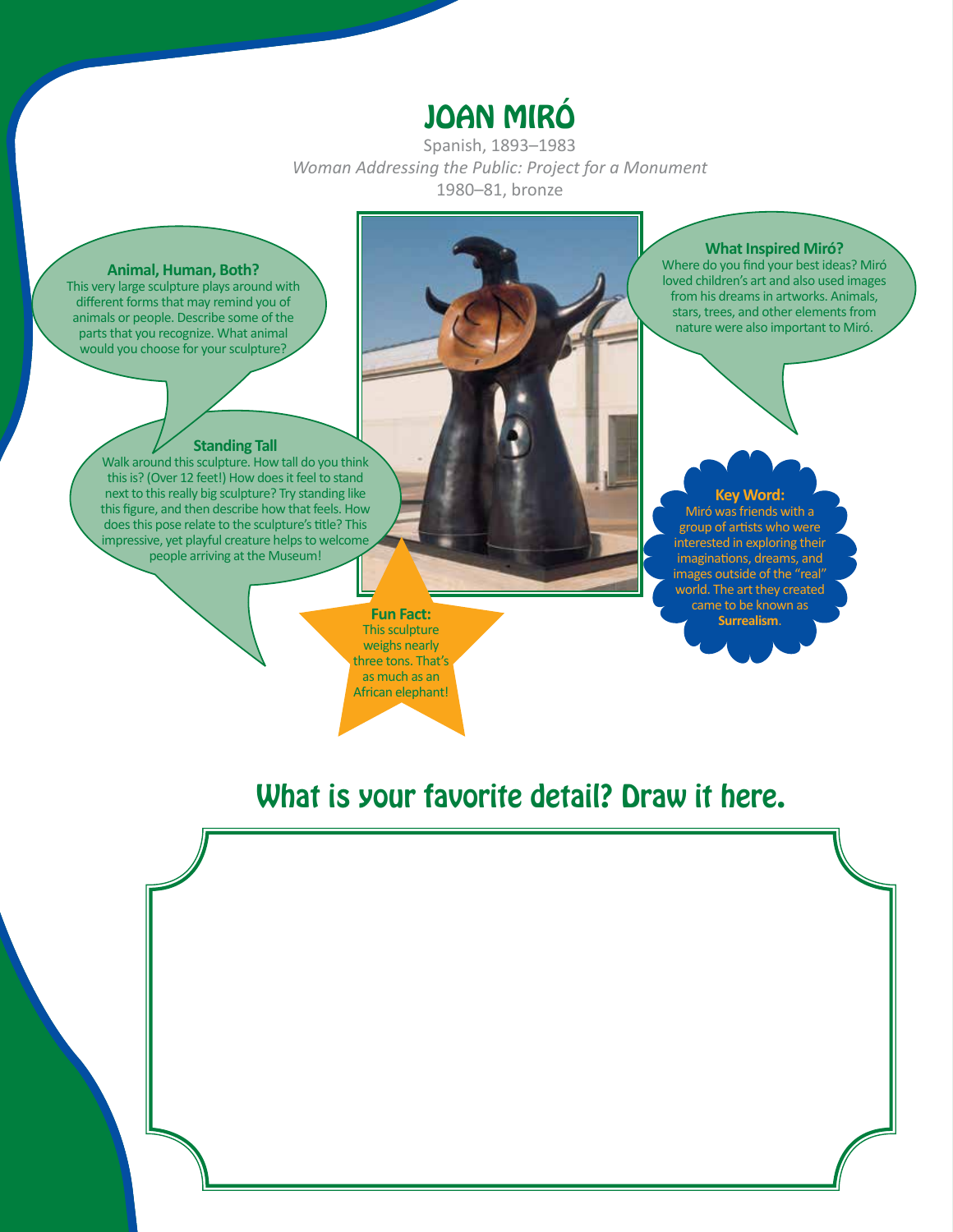### ISAMU NOGUCHI

American, 1904–1988 *Constellation (for Louis Kahn)* 1980–83, basalt **Order in the Court**

Walk around and between the sculptures. How is each one different from the other? Count how many steps it takes to move between the stones. The space between the sculptures and the way they are arranged are just as important as the rocks themselves.

**Special Friends** Do you have a friend who enjoys the same interests and hobbies as you? The sculptor Noguchi dedicated this artwork to his friend Louis Kahn, the architect who designed this courtyard and the nearby Kimbell Art Museum building (1972).

**Fun Fact:** 

**Noguchi lived in both Japan and the United States. These rocks come from Japan, and he carved them in his studio on the island of Shikohu.**

### **Material Matters**

Noguchi carved (removed or scraped away) and polished some sides of the stones. He left other parts untouched. How do you think they would feel? What words describe how the stones look?

### **Key Word:**

Discuss the artwork's title. What is a **constellation**? How does that idea relate to how Noguchi arranged the stones in this courtyard?

## HENRY MOORE

English, 1898–1986 *Figure in a Shelter* cast 1983, bronze

Moore loved nature and wanted his art to be enjoyed outside in sunlight. Can you see your reflection on the shiny bronze surface?

### **Fun Fact:**  Does this "shelter"

remind you of a helmet? Moore was inspired by ancient armor.

### **Inside/Outside**

Walk slowly around this sculpture, and describe what you discover from different angles. What do you think is happening here? Think about Moore's title, *Figure in a Shelter*. Where is the figure? What part is the shelter? How else do these forms **Beautiful Bronze Relate to each other?** 

### **Key Word:**

In his sculpture, Moore borrows images from the real world around him and then reshapes those forms to create something new. This is called **abstraction**.